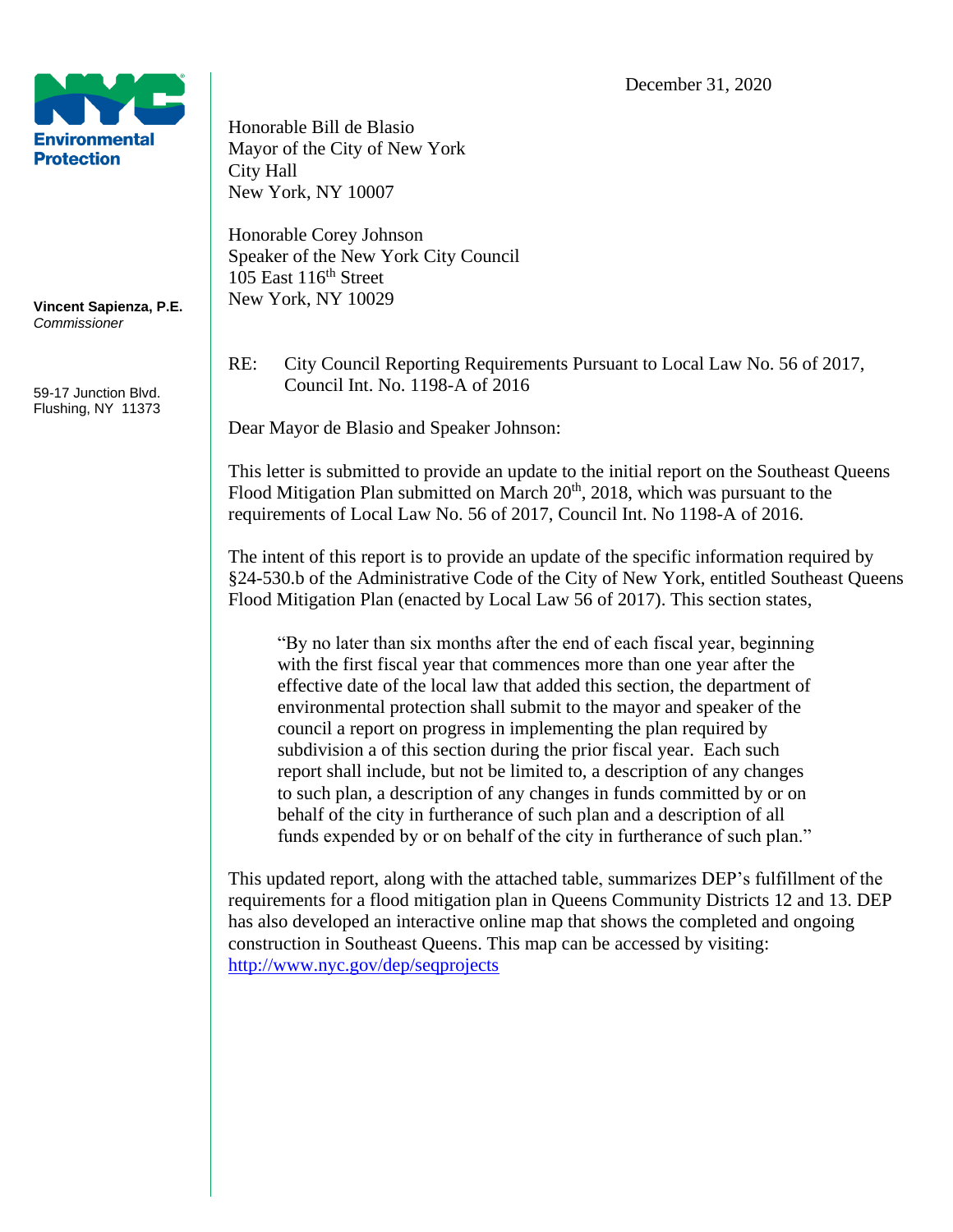# **The Southeast Queens Mitigation Plan**

As the City's water and wastewater utility, the New York City Department of Environmental Protection (DEP) is responsible for building and maintaining sewer infrastructure to manage sanitary waste and stormwater from homes and businesses. Southeast Queens (comprised of Queens Community Districts 12 and 13) experienced rapid residential and commercial growth from the 1920s through 1960s, and many of the natural watercourses that previously drained the area were paved over by developers, exacerbating flooding. The low-lying topography of the area and the enlargement of Idlewild/Kennedy Airport significantly complicated the installation of large storm sewers, making planned work extremely costly. Major projects had been deferred until Mayor de Blasio authorized \$1.5 billion over ten years for the Southeast Queens Flood Mitigation Plan. This has since been increased to \$1.959 billion.

Together with our partners at the Department of Design and Construction and the Department of Transportation, DEP has developed a four-pronged approach to improve conditions in the area:

- 1. Construct quick fixes, such as storm sewer extensions, targeted full size sewers, and green infrastructure to bring near term flooding relief.
- 2. Build neighborhood sewer projects where there is existing available capacity in the sewer system.
- 3. Create future capacity for further neighborhood sewer projects by investing in large trunk sewers.
- 4. Evaluate opportunities to reduce groundwater flooding.

Together, these four approaches are delivering both immediate and long lasting relief for many residents of Southeast Queens.

# **1. Quick Fixes**

DEP has conducted an extensive engineering analysis to identify areas throughout the two community boards that have had the most severe flooding complaints over the past several years. Based on this analysis, DEP can:

a. Install storm sewer extensions, which are short sewers that can connect previously unsewered areas to an existing sewer nearby. Over the past year, DEP installed storm sewer extensions in one additional location, relieving the existing flooding conditions at 196<sup>th</sup> Street and Jamaica Avenue. All together, DEP has installed storm sewer extensions in 11 locations across Southeast Queens.

Moving forward, DEP will continue to evaluate and install storm sewer extensions where feasible. Completed storm sewer extensions will be reported to the Council in the annual report each year.

b. Utilize "when and where" contracts to install 3-6 blocks of targeted full size sewers. Our partners at DOT may also make minor roadway improvements concurrent with the installation of the sewer improvements. This work can be seen in the attached table under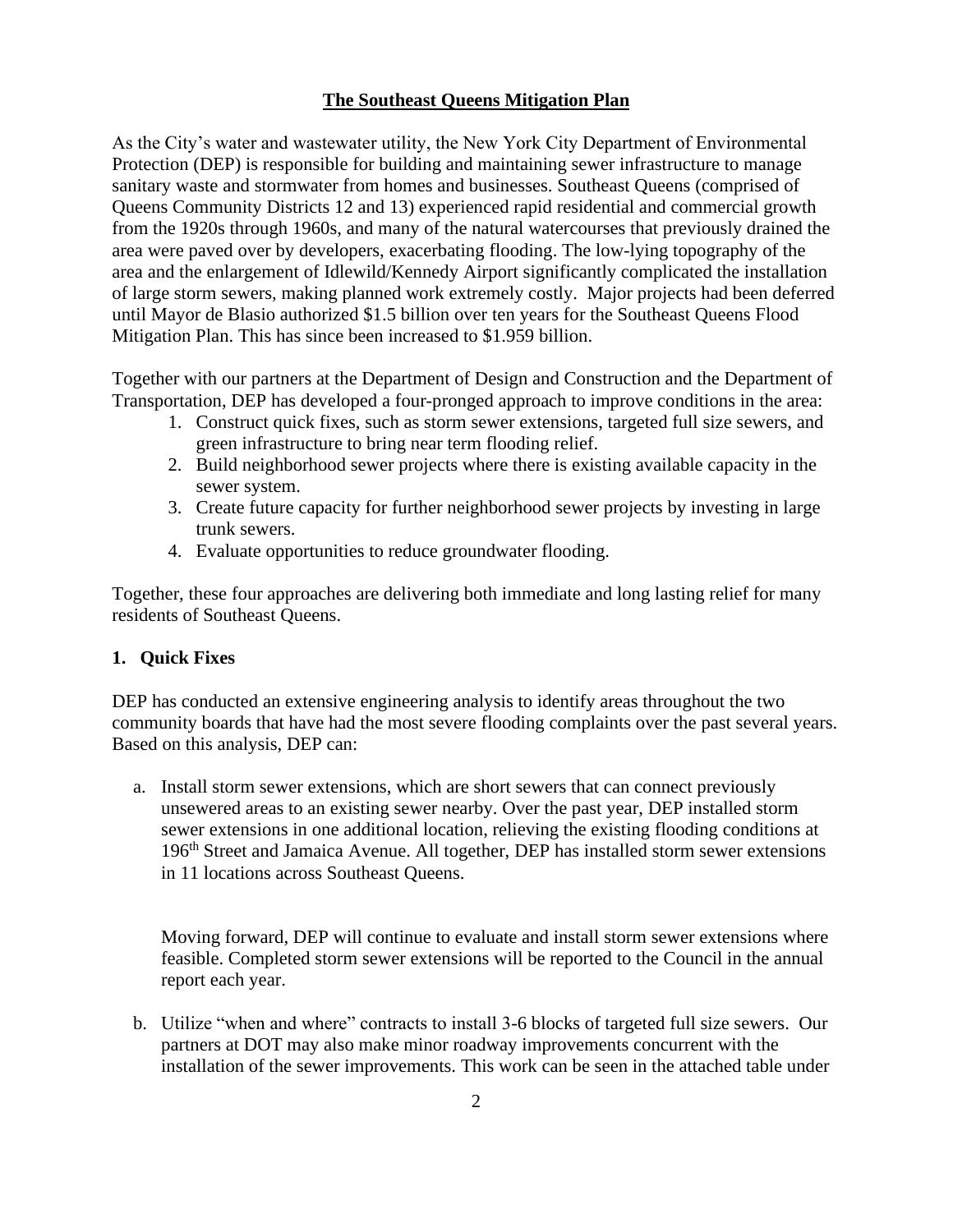"quick fixes."

c. Target opportunities to install green infrastructure. Green infrastructure, such as rain gardens, subsurface detention facilities, and green roofs, can naturally divert stormwater from the sewer system. Over the past year, DEP installed 170 green infrastructure assets to alleviate street flooding. Similarly, DEP will install nearly 100 additional rain gardens in the Idlewild area in partnership with New York Rising. That work is projected to begin in 2021.

In addition, DEP is collaborating with the Department of Parks and Recreation (DPR) and the School Construction Authority (SCA) to integrate green infrastructure wherever possible. To date, DEP has partnered with SCA to incorporate green infrastructure into two school construction projects at P.S. 40 and P.S. 50. Both of these projects have been completed.

d. DEP also partnered with DPR on three projects at Detective Keith Williams Park, Railroad Park, and Roy Wilkins Park. Roy Wilkins Park is currently in construction, and it is expected to reach substantial completion in spring 2021. Detective Keith Williams Park and Railroad Park are expected to go out to bid in FY21.

# **2. Neighborhood Sewer Projects**

In some cases, DEP determined that the most effective solution to address flooding is to construct neighborhood storm sewers that take advantage of existing downstream capacity in the system. To date, DEP has completed thirteen neighborhood sewer projects and has another six neighborhood sewer projects in construction. The current status of all neighborhood sewer projects, including the projected registration year and funding level, can be seen in the attached table under "neighborhood sewers." Given the uncertain fiscal situation resulting from the COVID 19 pandemic, some projects have been deferred, as referenced in the table. As future capital plans are developed, DEP will look to realign projects as conditions allow.

# **3. Trunk Sewers**

Trunk sewers build stormwater capacity for the future by creating new large conduits to move stormwater out of upland Southeast Queens into Jamaica Bay. In Southeast Queens, DEP must build additional trunk sewers to provide enough capacity to drain all of Community Districts 12 and 13. In 2017, DDC completed design of SE823, the first trunk sewer project to be constructed under the Southeast Queens Plan. This project is currently in construction and is scheduled to be completed in 2021.

Over the next year, DEP will continue planning efforts on additional trunk sewer projects; until DEP finalizes the scope of work, the funds dedicated to the trunk sewers appear in the attached table in line 46. DEP will update the Council each year as we complete planning and move funds out of this holding code into project specific budget codes.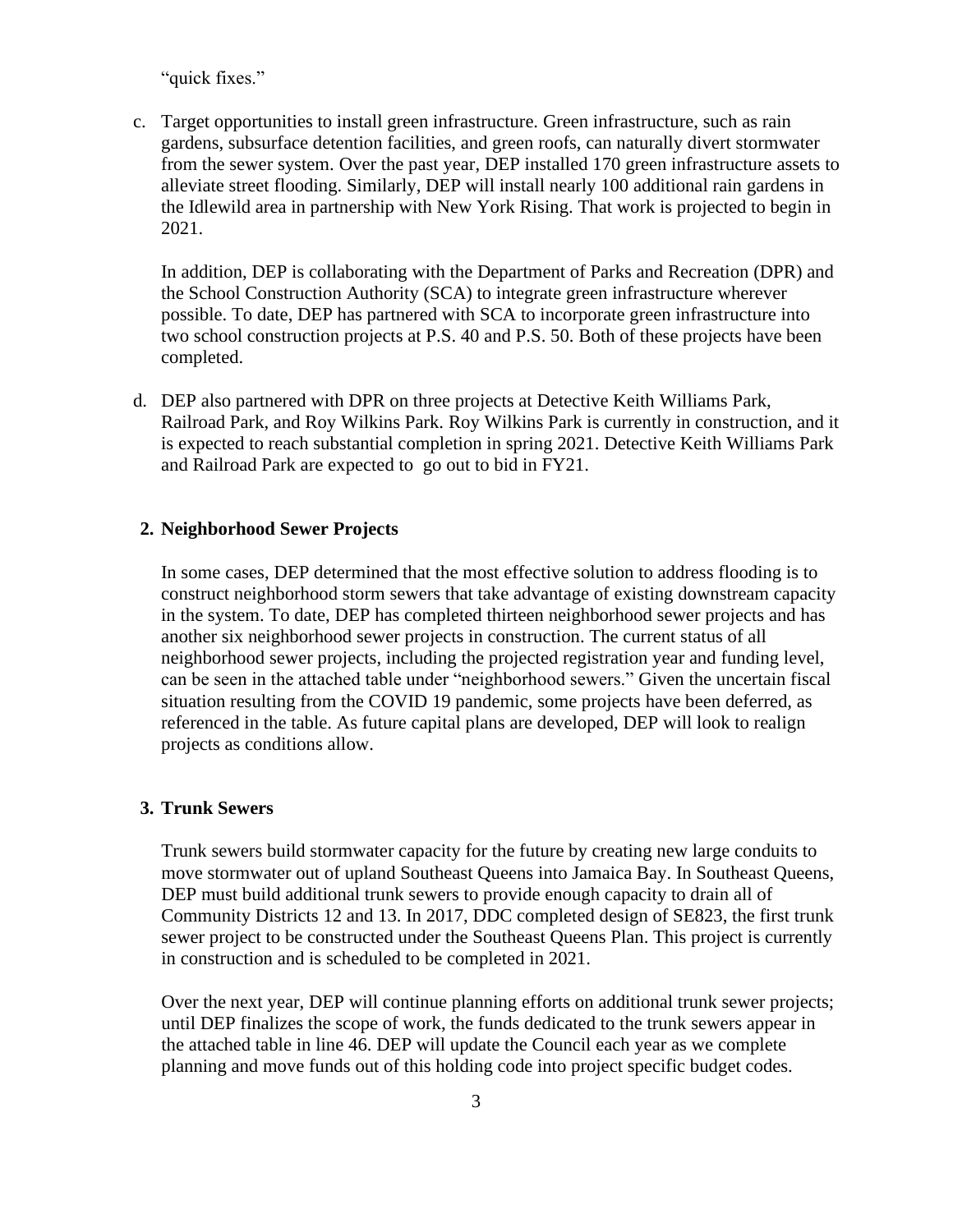# **Annual Reports**

To satisfy §24-530.b, DEP will submit annual reports to the Council to demonstrate our progress in implementing the plan laid out above. These reports will update the attached table to show any changes to the plan and a description of all funds expended at the time of the future reports. The annual reports will be available no later than six months after the end of each fiscal year, with the first annual report to be submitted by December 31, 2019.

For your convenience, the following table has been included to summarize the total funding by project status. This table will be updated with each annual report as projects are completed.

| <b>SEQ Flood Mitigation Plan Summary</b>    |                                                  |                                                      |  |  |  |
|---------------------------------------------|--------------------------------------------------|------------------------------------------------------|--|--|--|
| <b>Status</b>                               | <b>Baseline</b><br><b>Funding</b><br>(2/28/2018) | <b>Project Total</b><br><b>Funding</b><br>(11/05/20) |  |  |  |
| Complete                                    | \$23.1 M                                         | \$156.4                                              |  |  |  |
| Construction                                | \$144.6 M                                        | \$298                                                |  |  |  |
| Procurement                                 | \$306.3 M                                        | \$28                                                 |  |  |  |
| Design                                      | \$187.7 M                                        | \$269                                                |  |  |  |
| Pre-Design                                  | \$106.5 M                                        | \$27.8                                               |  |  |  |
| Funds in Holding Codes                      | \$509.0 M                                        | \$312                                                |  |  |  |
| <b>Future Spine Sewer Funds</b>             | \$619.0 M                                        | \$823.2                                              |  |  |  |
| <b>Future Green Infrastructure</b><br>Funds | \$0.0 M                                          | \$0.0                                                |  |  |  |
| <b>Cancelled Projects</b>                   | \$0.0 M                                          | \$44.9 M                                             |  |  |  |
| <b>Total:</b>                               | \$1,896.2 M                                      | \$1,959.4 M                                          |  |  |  |

I trust you will find this information useful. If you have any questions or comments concerning any of the information provided in this initial report, please do not hesitate to contact me.

Sincerely,

Vincent Sapienza, P.E. Commissioner